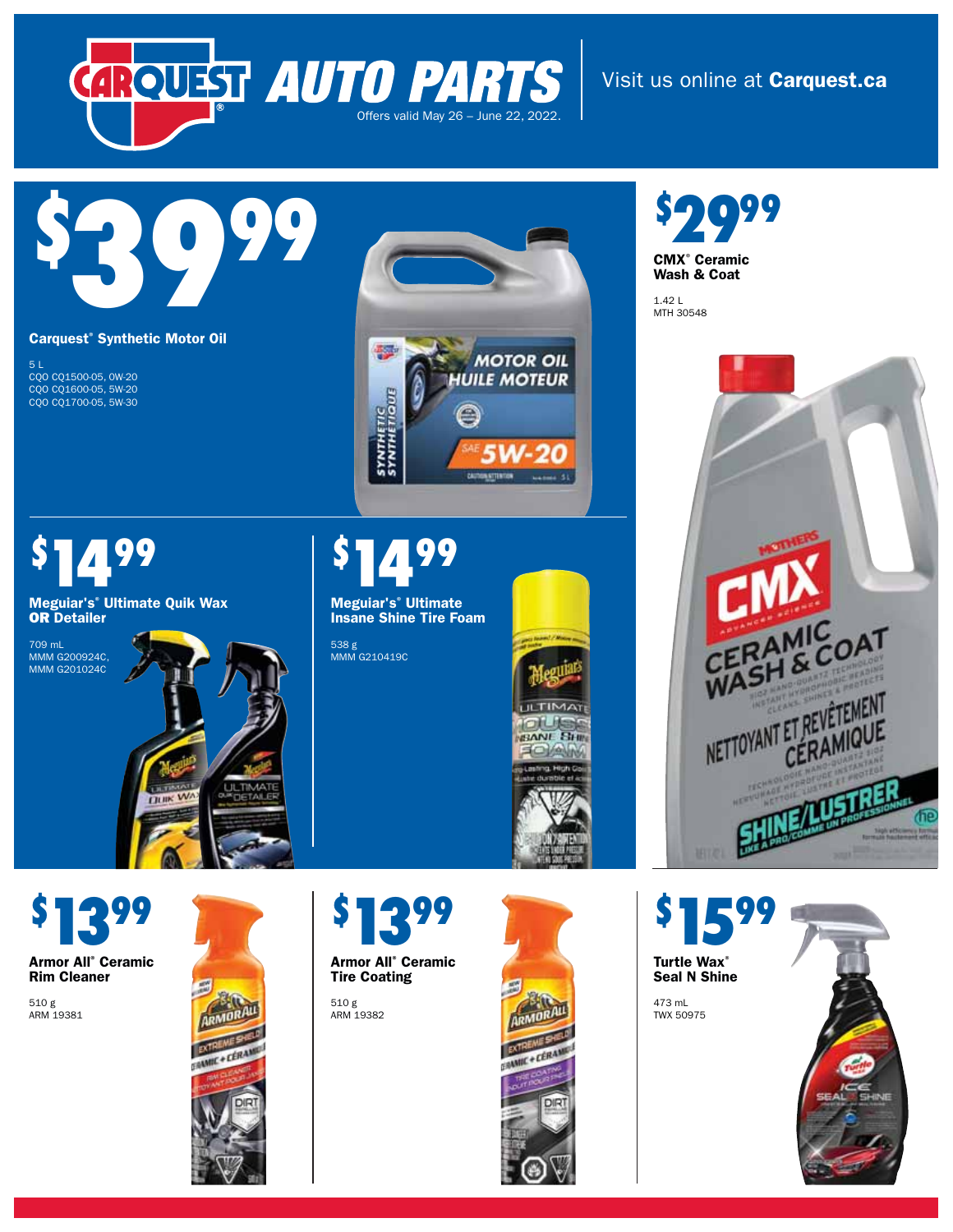# **APPEARANCE**

\$

473 mL PER 36225





**Black Magic® Intense Tire Wet**  OR **Tire Foam** 

PER 36220, 482 g PER 36202, 510 g







\$ 99

**Turtle Wax® Ceramic 3-In-1 Detailer** 

946 mL TWX 53419



\$ 99

**Turtle Wax® Ceramic Black Wax Detailer** 

473 mL TWX 53488





**Rain-X® ReNew Lens Headlight Restoration Kit**

EA PER 09228



\$ 099

**Meguiar's® Hybrid Ceramic Wash & Wax** 

1.41 L, 236 mL MMM G210256C





**Lucas® Slick Mist Detailing Kit** 

710 mL LCS 20558



\$ 1799 **Lucas® Metal Polish**  16 OZ LCS 20155

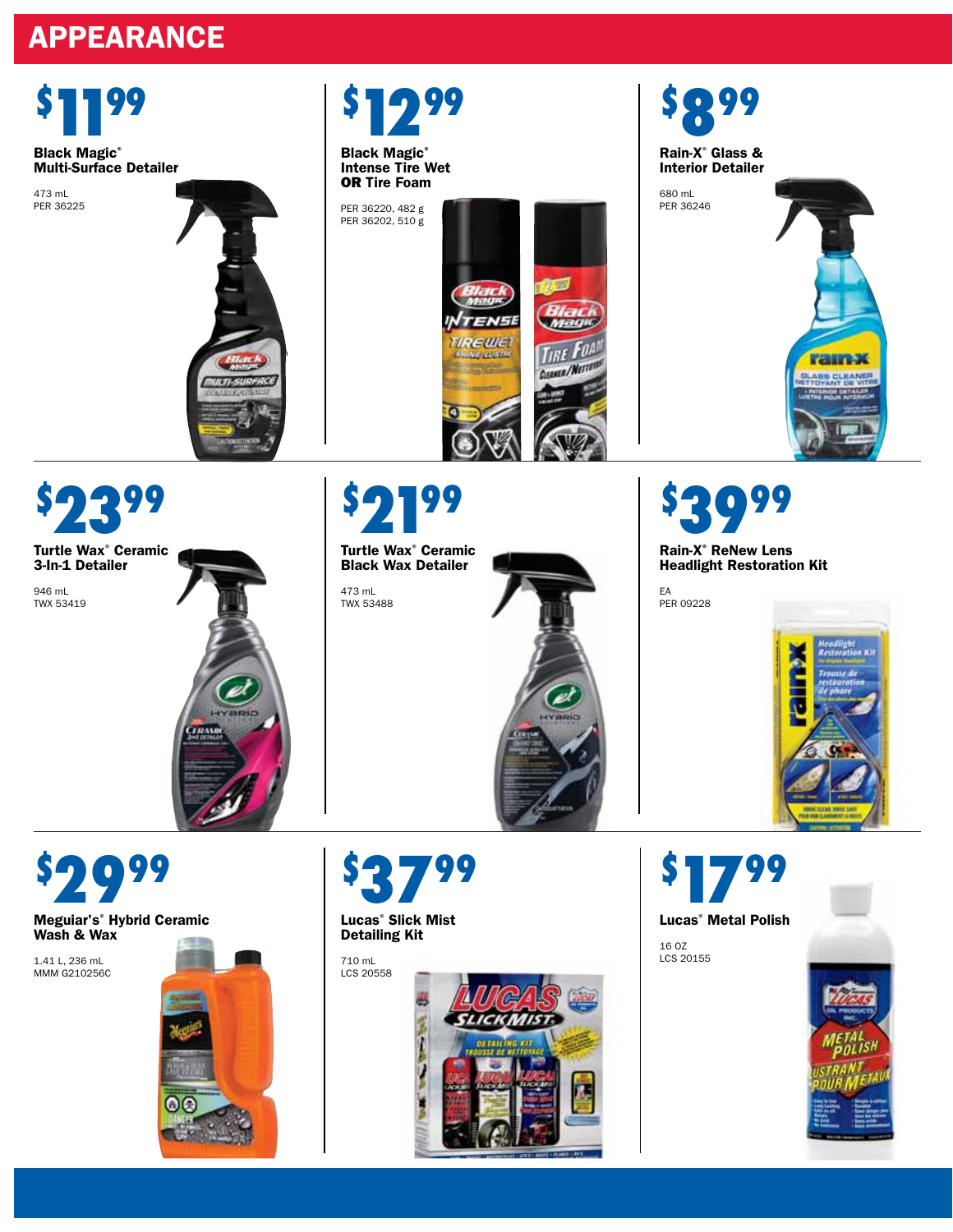# **APPEARANCE**



**Continued**